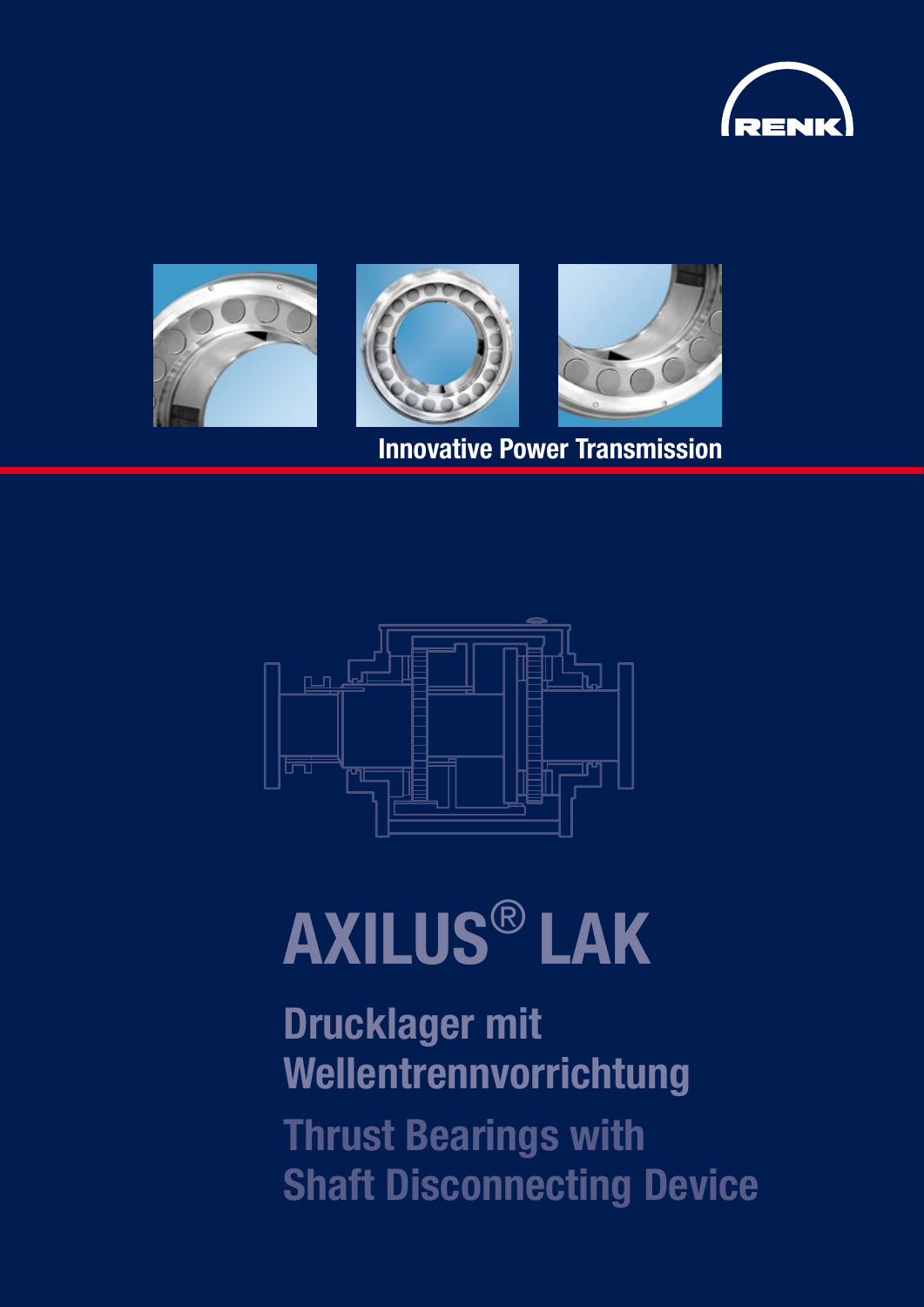Beschreibung Description





## AXILUS® LAK

#### BESONDERE MERKMALE

- Das Drucklager im Hauptmotor kann entfallen. Mögliche Axialkräfte von der Motorseite nimmt das Lager AXILUS<sup>®</sup> LAK ebenfalls auf.
- Genau definierte Lage der Propellerwelle (Biegelinie) durch zwei Radiallager, welche die Radialkräfte zu verlässig ins Fundament leiten. Es sind keine zusätz lichen Radiallager erforderlich.
- Alle Lagerstellen sowohl für die radiale als auch für die axiale Lastaufnahme sind ohne die Demontage der Propellerwelle kontrollierbar.

Das Drucklager AXILUS<sup>®</sup> LAK hat eine externe Schmierstoffversorgung. Diese gewährleistet

optimale Schmierung und Wärmeabfuhr. Die Temperatur der Radial-Lagerschalen und der starr abgestützten kippbeweglichen Axialsegmente werden ständig überwacht. Der jeweilige Schaltzustand der Zahnkupplung ist im Leitstand jederzeit eindeutig erkennbar.

#### SPECIAL FEATURES

- There is no need for a thrust bearing in the main en gine. Axial forces which may appear at the engine side are also absorbed by the AXILUS<sup>®</sup> LAK bearing.
- Exactly defined position of the propeller shaft (bending line) using two radial bearings, thus reliably transferring radial forces into the hull. Stand-alone radial bearings are not required.
- All bearing components which take radial as well as thrust load can be easily checked without having to dismantle the propeller shaft.

The AXILUS® LAK thrust bearing has been fitted with a pressure lubrication system which ensures optimum lubrication and dissipation of heat.

The temperature of the radial bearing shells and of the rigidly supported tilting pads of the thrust bearing are constantly monitored. The current operating state of the gear coupling is displayed in the control room.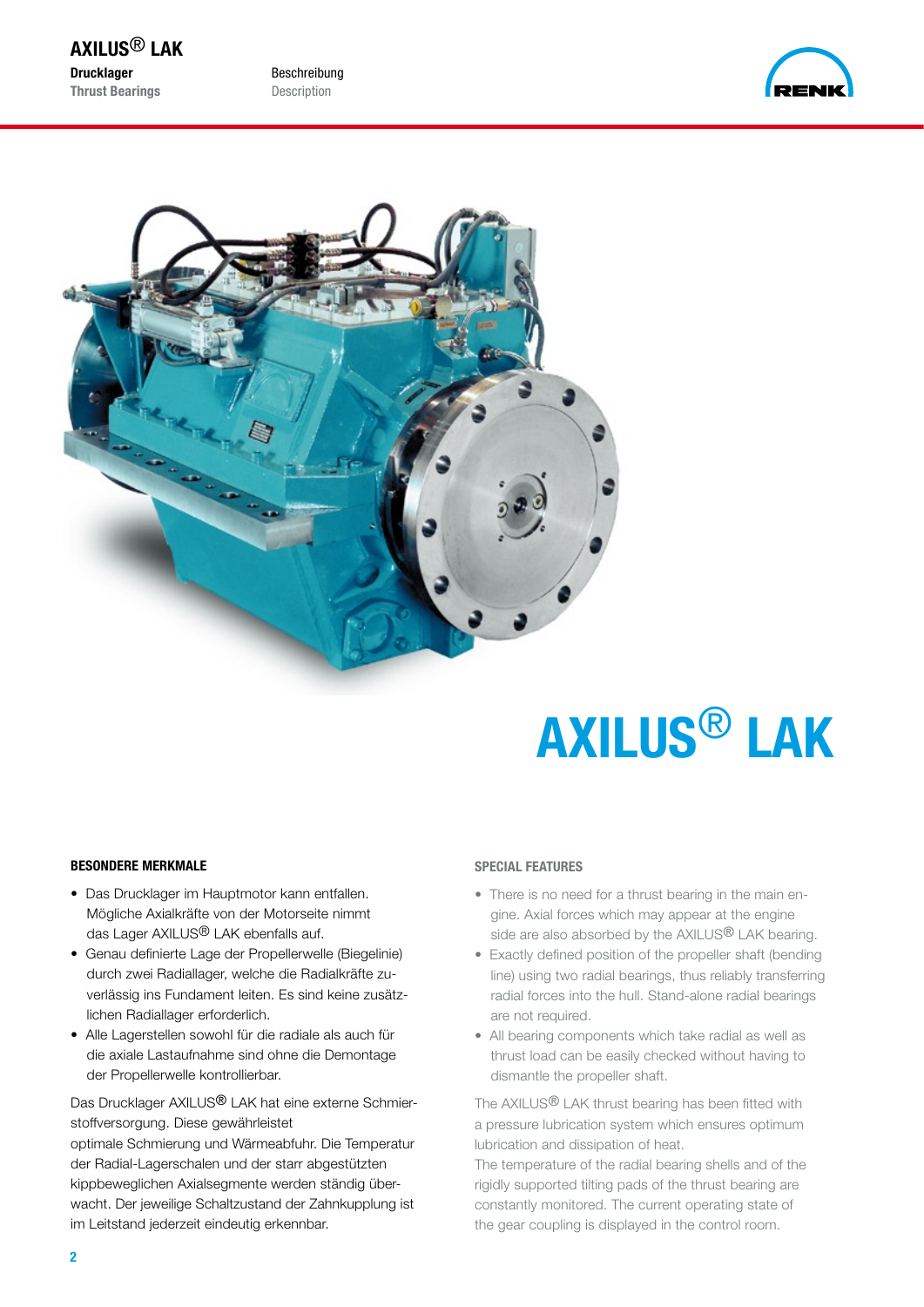Beschreibung Description



### AXILUS® LAK

Drucklager mit Wellentrennvorrichtung

Thrust Bearings with Shaft Disconnecting Device





#### DRUCKLAGER AXILUS® LAK

Das Drucklager der Bauart AXILUS® LAK nimmt hohe Axialkräfte auf und wird im Schiffbau zur Aufnahme des Propellerschubes eingesetzt. Zusätzlich ermöglicht es, den Kraftfluss vom Motor zum Propeller zu unterbrechen. Zu diesem Zweck ist das Drucklager mit einer im Stillstand pneumatisch schaltbaren Zahnkupplung versehen. Diese Schaltmöglichkeit ist von großem Nutzen für die Wirtschaftlichkeit und Sicherheit eines Schiffes.

#### THRUST BEARING AXILUS® LAK

The thrust bearing type AXILUS<sup>®</sup> LAK takes high axial forces and is primarily used in shipbuilding to absorb the propeller thrust. Moreover, it enables the power flow from engine to propeller to be interrupted.

For this purpose the bearing has been fitted with a pneumatically clutchable gear coupling which can be engaged or disengaged at standstill. Disconnecting the shaft from the engine in this manner offers many advantages for the economical and safe running of a ship.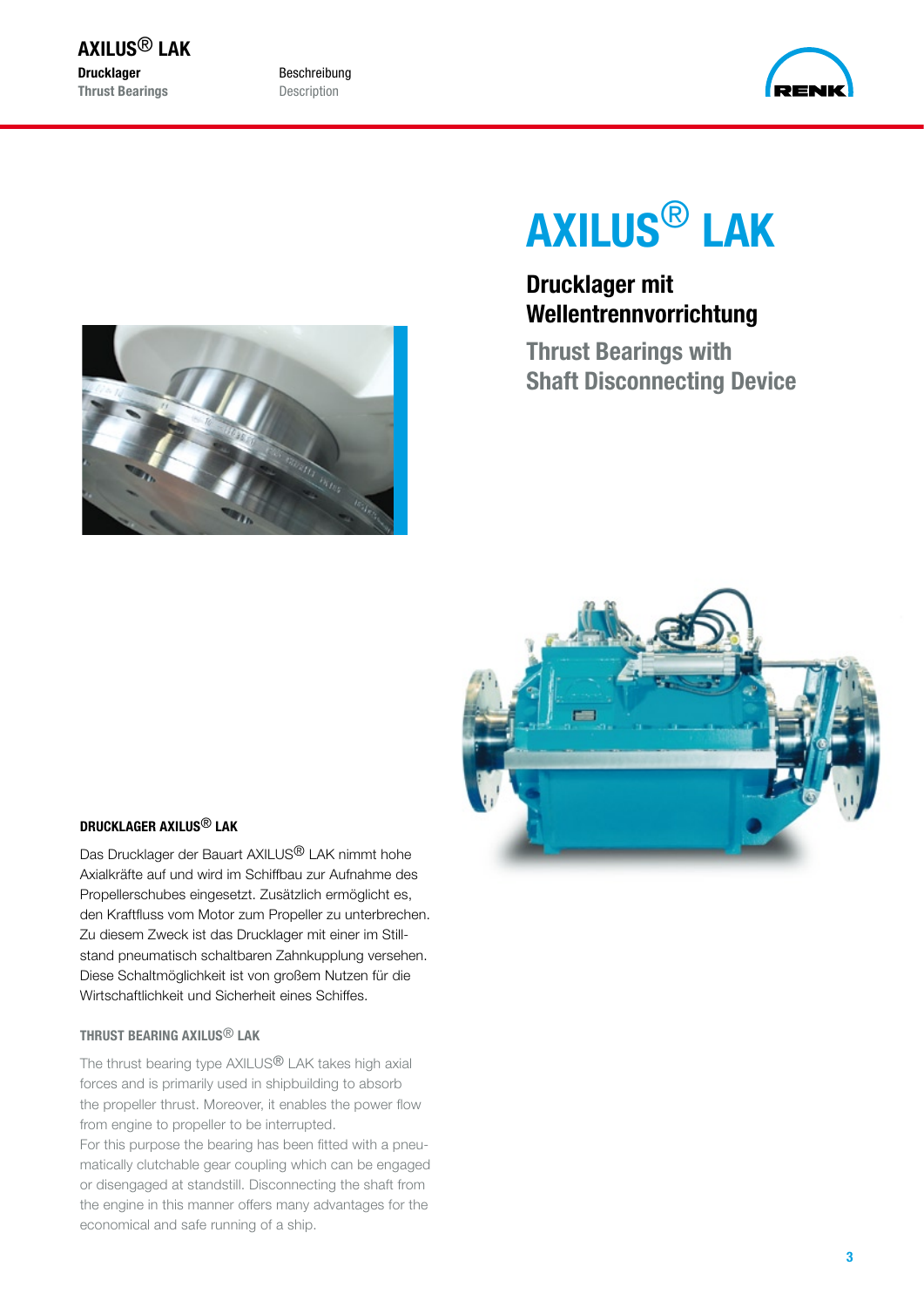Funktion Function



#### Oben: Zahnkupplung eingeschaltet

Above: gear coupling engaged

Unten: Zahnkupplung ausgeschaltet Bottom: gear coupling disengaged





BAUART LAK TYPE LAK

#### EINGESCHALTETE ZAHNKUPPLUNG

Im Normalzustand wird das Drehmoment bei "Voraus"-Fahrt von der motorseitigen Druckwelle (10) über die Hülse der Zahnkupplung (5) auf die propellerseitige Druckwelle (1) übertragen. Der Propellerschub überträgt sich vom Druckbund (6) der propellerseitigen Druckwelle (1) auf die Axialsegmente (7), den Druckbund (8) der motorseitigen Druckwelle (10), die Segmente (9) und gelangt über das Gehäuse (2) in das Schiffsfundament. Bei "Zurück"-Fahrt gelangt der Propellerschub vom Druckbund der propellerseitigen Druckwelle (4) über die Axialsegmente (3) in das Gehäuse (2) und damit in das Schiffsfundament.

#### AUSGESCHALTETE ZAHNKUPPLUNG

Die Drehmomentübertragung wird durch die zurückgezogene Kupplungshülse (11) unterbrochen. Die Kupplungshülse wird durch den Druckbund (6) geführt. Der Propellerschub bei mitdrehendem Propeller oder bei Notbetrieb gelangt über den Druckbund (6), die Axialsegmente (7) und statisch über den Druckbund (8) und die Axialsegmente (9) in das Gehäuse bzw. das Fundament.

#### GEAR COUPLING ENGAGED

During the normal operating state, the torque is transmitted for "ahead" running from the engine side thrust shaft (10) via sleeve of the gear coupling (5) on to the propeller-side thrust shaft (1). From the collar (6) of the propeller-side thrust shaft (1) the thrust produced by the propeller is transmitted to thrust pads (7), collar (8) of the engine-side shaft (10), thrust pads (9) and, via the bearing housing (2), into the foundation of the ship. During "astern" running the thrust exerted by the propeller flows from the collar of the propeller-side shaft (4) via thrust pads (3) into the bearing housing (2) and is then led into the foundation of the ship.

#### GEAR COUPLING DISENGAGED

The torque transmission is interrupted as a result of the coupling sleeve (11) being retracted.

The sleeve comes to rest on the thrust collar (6). The thrust exerted by the still rotating propeller or produced during emergency operation flows via thrust collar (6), thrust pads (7) and, statically, via collar (8) and thrust pads (9) into the bearing housing and thus into the foundation of the ship.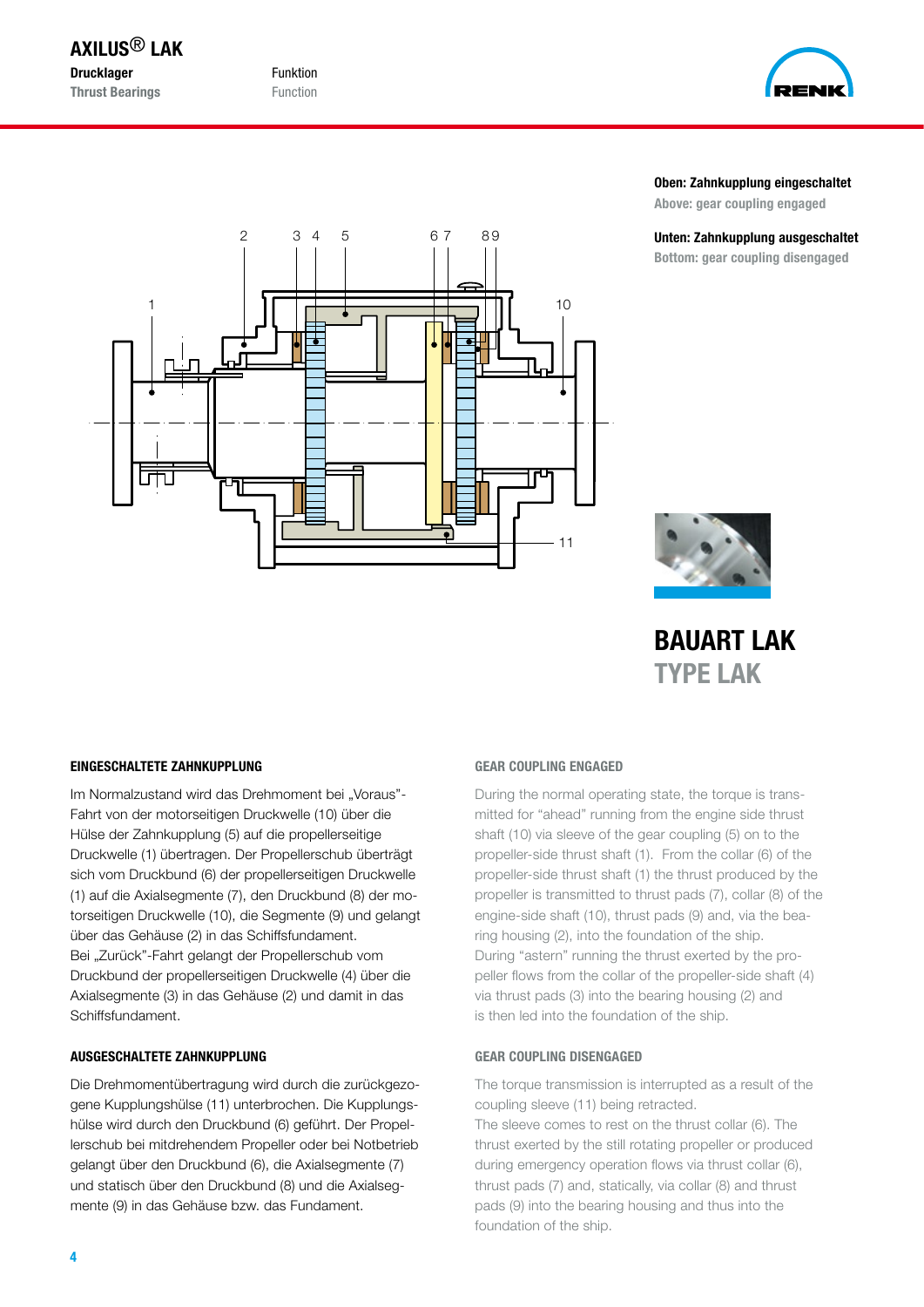Abmessungen Dimensions







| <b>Bauart</b><br><b>Type</b><br><b>LAK</b><br>Größe<br><b>Size</b> | $D_s$ | $D_f$ | B    | L    | h    | $\mathbf{I}_2$ | h <sub>1</sub> | e    | Weights<br>Gewichte |
|--------------------------------------------------------------------|-------|-------|------|------|------|----------------|----------------|------|---------------------|
|                                                                    | mm    |       |      |      |      |                |                | kg   |                     |
| 315                                                                | 315   | 600   | 1260 | 1800 | 900  | 65             | 500            | 1120 | 4600                |
| 355                                                                | 355   | 670   | 1320 | 1950 | 1050 | 75             | 520            | 1180 | 6000                |
| 400                                                                | 400   | 750   | 1400 | 2100 | 1200 | 90             | 560            | 1260 | 7700                |
| 450                                                                | 450   | 880   | 1500 | 2600 | 1350 | 95             | 630            | 1360 | 10000               |
| 500                                                                | 500   | 950   | 1650 | 2800 | 1400 | 100            | 670            | 1420 | 14000               |
| 560                                                                | 560   | 1040  | 2000 | 3000 | 1600 | 115            | 750            | 1800 | 20000               |
| 630                                                                | 630   | 1120  | 2400 | 3400 | 1800 | 130            | 820            | 2200 | 27000               |
| 710                                                                | 710   | 1240  | 2800 | 3800 | 2000 | 150            | 920            | 2600 | 37000               |
|                                                                    |       |       |      |      |      |                |                |      |                     |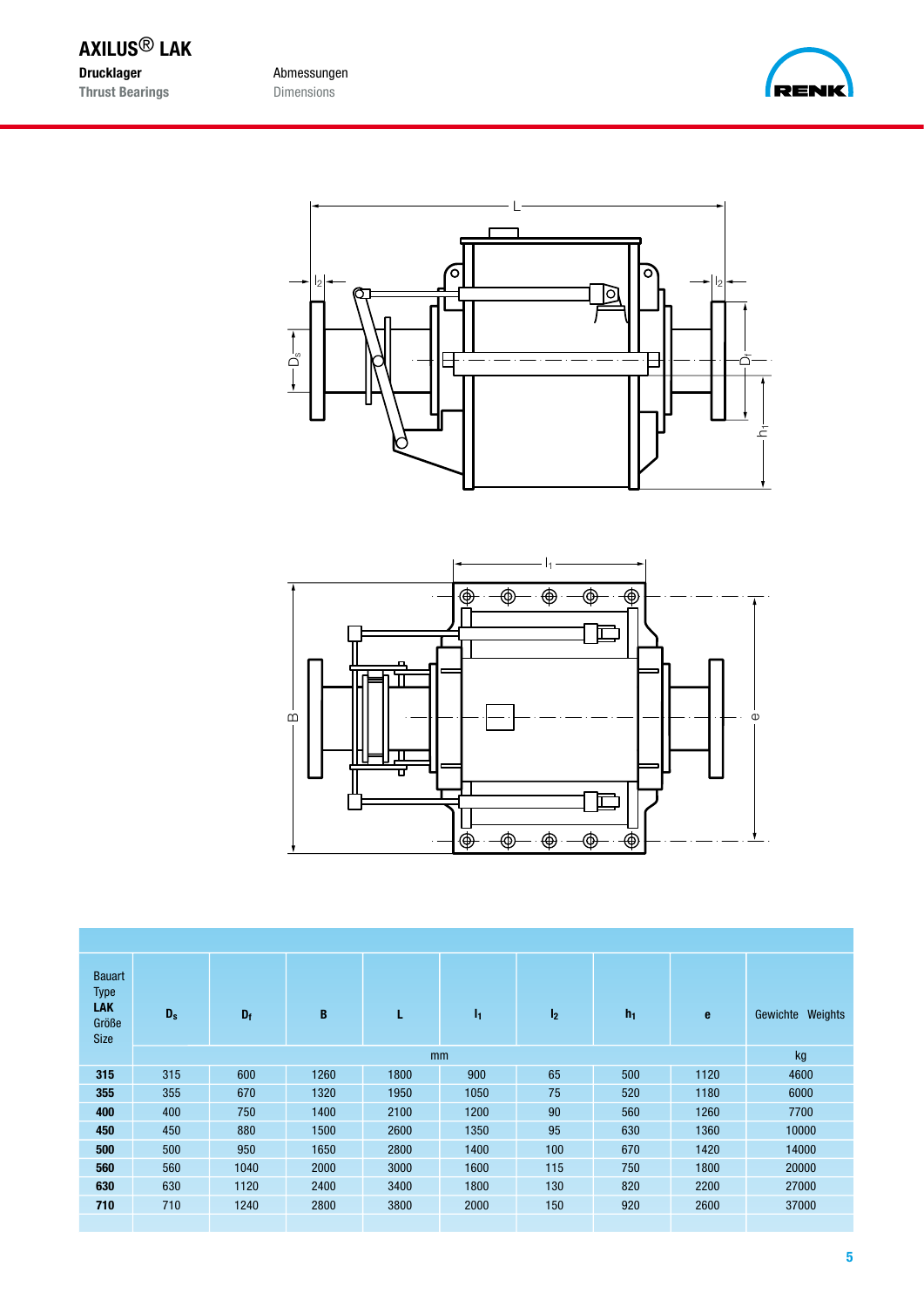Einsatzbeispiele Applications Examples



#### **EINSATZBEISPIELE**

AXILUS® LAK Drucklager erweitern die Schiffsantriebstechnik um zahlreiche Nutzungsvarianten insbesondere in leistungsverzweigenden Antrieben.

In der Anordnung des Drucklagers zwischen Antriebsmotor und Getriebe sind folgende Betriebszustände möglich:

- Normalbetrieb mit Elektromaschine als Generator (PTO)
- Hilfsantrieb des Propellers mit Elektromaschine als Motor (PTI). Dabei bleibt die Manövrierfähigkeit erhalten, und das Schiff kann kontrolliert den nächstliegenden Hafen erreichen ("Safe Return to Port").
- Verstärkung des Hauptmotors zur Abdeckung maxi maler Leistungsbedarfe (PTI – Betrieb).

#### APPLICATION EXAMPLES

The application of AXILUS<sup>®</sup> LAK thrust bearings in the ship propulsion technology offers various extended alternatives, particularly whenever the power is ramified.

The following operating conditions are possible with the thrust bearing located between main engine and gear box:

- Standard operation with electrical machine as gene rator (PTO).
- Auxiliary propulsion with electrical machine operating as motor (PTI). In this case, the ship remains manoeuv able and can return to port safely.
- Boosting of the main engine to cover the maximum power requirements (PTI operation).



Ist das Drucklager zwischen Getriebe und Propeller angeordnet, so kann die gesamte Leistung des Hauptmotors auf den Generator (PTO) umgelegt werden, z.B. um Ladelöschpumpen anzutreiben.

In case the thrust bearing is located between gear box and propeller, the whole power of the main engine can be transmitted to the generator, to power cargo/discharging pumps for instance.



Für direktgetriebene Propeller bietet der Einbau eines LAK-Drucklagers prinzipiell die oben beschriebene Flexibilität im Antriebsstrang.

For direct driven propellers, the use of a the LAK thrust bearing offers in principle the same flexibility in the propulsion line, as described above.



In Mehrwellenanlagen gilt in Ergänzung, dass LAK-Drucklager die zeitweise Auskupplung einzelner Propeller ermöglichen. Unter Ausfallkriterien gestattet die Trennung eines Antriebes notwendige Reparatur- oder Wartungsarbeiten an den stillstehenden Komponenten, ohne zwingend die Fahrt unterbrechen zu müssen.

In addition, the use of LAK thrust bearings in multishaft arrangements will enable the temporary disengagement of singular propellers. In fault conditions a disconnected propeller would allow access for repair and maintenance work, without necessarily having to stop on the route.

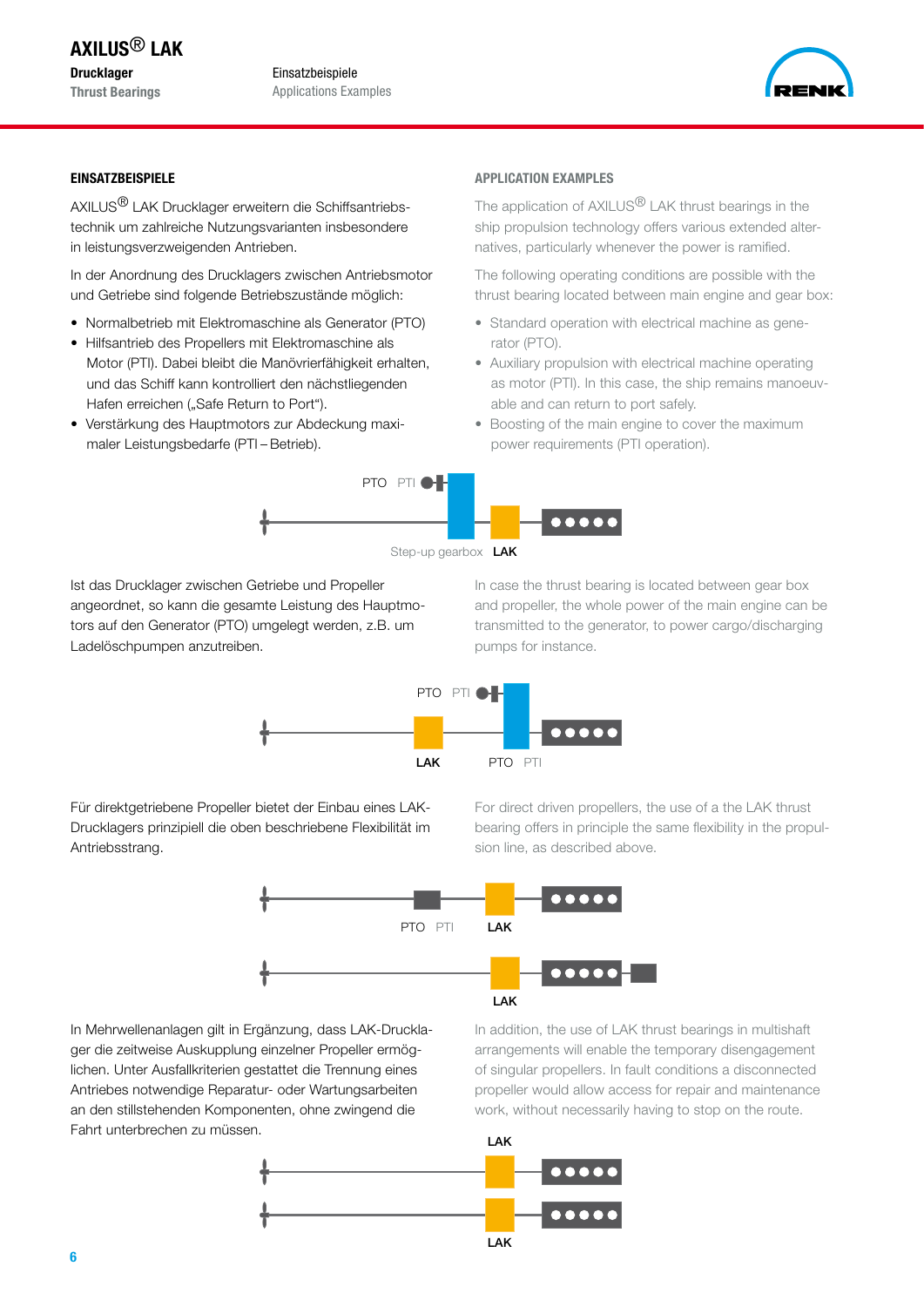

### MARINE INDUSTRY PRODUCT RANGE

### SCHIFFBAU PRODUKTPALETTE

| <b>SN-LAGER TYPE SN</b><br>Wellen- Trag- und Lauflager für Propellerwellen-Durchmesser<br>von 110 bis 1100 mm<br>Propeller shaft journal bearings for diameters<br>from 110 to 1100 mm                                    |
|---------------------------------------------------------------------------------------------------------------------------------------------------------------------------------------------------------------------------|
| DN / DG / DR - LAGER TYPE DN / DG / DR<br>Drucklager als Steh- und Sattellager, Wellendurchmesser<br>von 180 bis 850 mm<br>Marine thrust block, pedestal and saddle housing design,<br>shaft diameters from 180 to 850 mm |
| <b>RADILUS<sup>®</sup> LR</b><br>Wellen- Trag- und Lauflager für Propellerwellen-Durchmesser<br>von 110 bis 1100 mm<br>Propeller shaft journal bearings for diameters<br>from 110 to 1100 mm                              |
| <b>E-LAGER TYPE E</b><br>Verripptes Steh- und Flanschlager (DIN 31690), Wellendurchmesser<br>von 55 bis 560 mm<br>Slide bearing, foot and flange mounted, finned housing (DIN 31690),<br>shaft diameter from 55 to 560 mm |
| AXILUS <sup>®</sup> LA                                                                                                                                                                                                    |





#### AXILUS® LAK

Drucklager mit Wellentrennvorrichtung, Wellendurchmesser von 315 bis 710 mm Thrust bearings with shaft disconnecting device, diameters from 315 to 710 mm